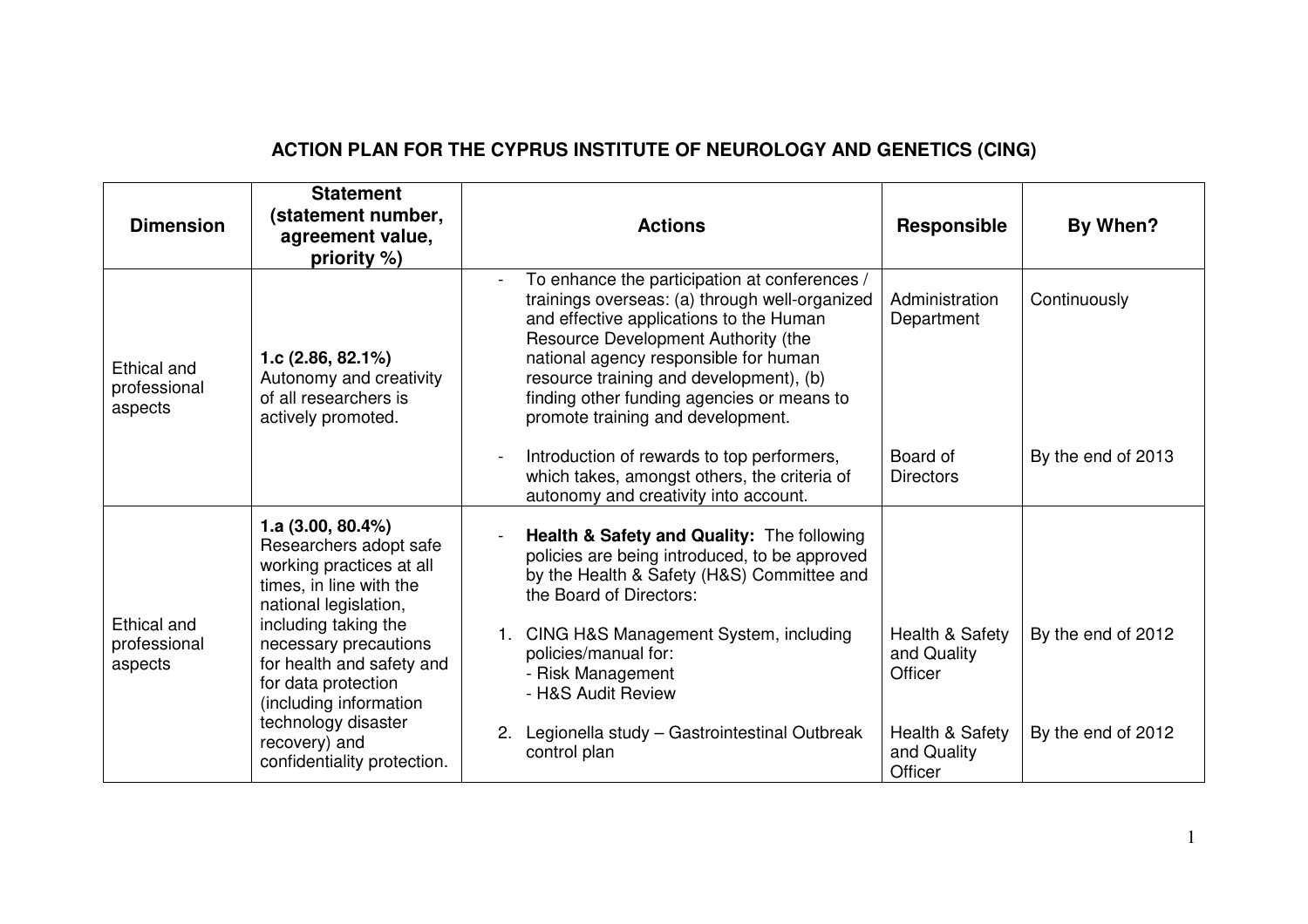|  | 3. First Aid Training                                                                                                                                                                                                                                                                                                                    | Health & Safety<br>and Quality<br>Office  | By the end of 2012             |
|--|------------------------------------------------------------------------------------------------------------------------------------------------------------------------------------------------------------------------------------------------------------------------------------------------------------------------------------------|-------------------------------------------|--------------------------------|
|  | The application for the implementation of ISO 15189<br>has been submitted and, after the inspection from<br>the Cyprus Organization for the Promotion of Quality,<br>CING will become accredited.                                                                                                                                        | Health & Safety<br>and Quality<br>Officer | By the end of<br>December 2013 |
|  | Data & Confidentiality Protection: The<br>security of CING's network and data<br>protection is an on-going process of<br>exercising due care and due diligence to<br>protect information and information systems<br>from unauthorized access, use, disclosure,<br>destruction, modification, disruption or<br>distribution. In addition: | <b>IT Manager</b>                         | Continuously                   |
|  | 1. An Information Security Policy to be prepared<br>and reviewed for approval.                                                                                                                                                                                                                                                           | <b>IT Manager</b>                         | By the end of 2012             |
|  | 2. To apply the Intelligent Server Intruder alarm<br>system which will have access control,<br>security system, water flood detector, smoke<br>fire alarm detector, Internet Protocol (IP)<br>Thermometer and AC failure system to notify<br>both the IT and engineering offices in case of<br>emergencies.                              | <b>IT Manager</b>                         | By the end of 2014             |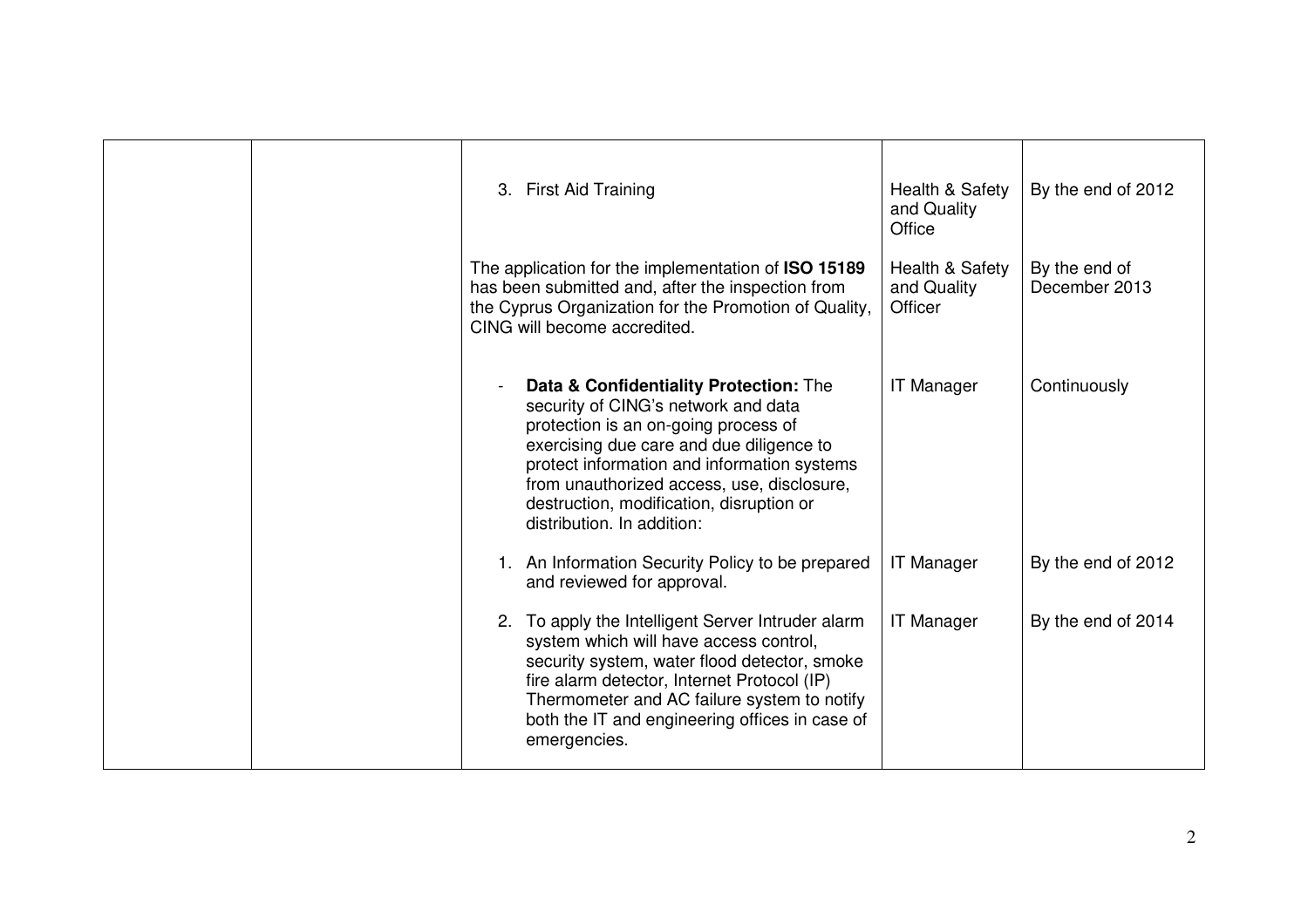|                                        |                                                                                                                                                                                                  | 3. Solutions such as Document Management<br>system to ensure confidentiality.                                                                                                            | <b>IT Manager</b>            | By the end of 2013                |
|----------------------------------------|--------------------------------------------------------------------------------------------------------------------------------------------------------------------------------------------------|------------------------------------------------------------------------------------------------------------------------------------------------------------------------------------------|------------------------------|-----------------------------------|
|                                        |                                                                                                                                                                                                  | Storage of all sensitive hardcopies in lockable<br>4.<br>rooms and secured filing cabinets both at the<br>CING premises as well as external storage.                                     | <b>IT Manager</b>            | By the end of 2012                |
| Ethical and<br>professional<br>aspects | 1.b (2.78, 37.5%)<br>An effective<br>evaluation/appraisal<br>system of the<br>professional<br>performance of all<br>researchers is equally<br>performed regardless of<br>their type of contract. | To enhance the recently implemented<br>Performance Planning and Review process<br>by implementing a Bonus and Promotion<br>scheme, which is to be applied equally to all<br>researchers. | Board of<br><b>Directors</b> | By the end of 2013                |
| Recruitment                            | $3.g$ (2.98, 41.1%)<br>The members of<br>selection panels are<br>adequately trained.                                                                                                             | To arrange interviewing skills courses and<br>workshops for all members of the selection<br>committee.                                                                                   | Personnel<br>Office          | By the end of 2013<br>and ongoing |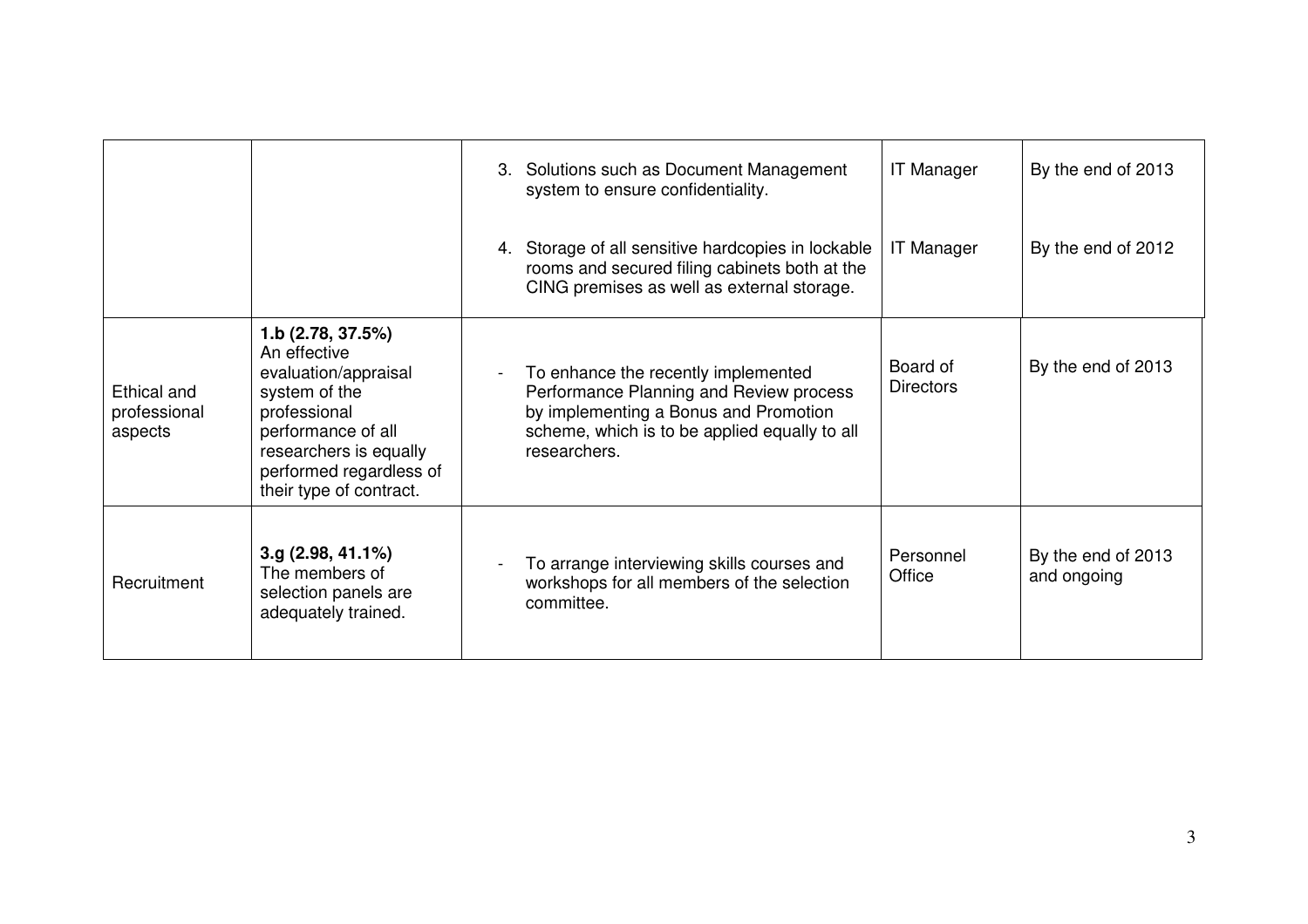| Recruitment                                  | 3.h (2.72, 44.6%)<br>It is understood that<br>post-doctoral status<br>appointments are<br>transitional with the<br>primary purpose of<br>providing additional<br>professional<br>development<br>opportunities for a<br>research career in the<br>context of long-term<br>career prospects either<br>at CING or other<br>institutions. | To enhance the role of the Research<br>Programmes Office in order to inform<br>researchers (via seminars/workshops/e-mail<br>alerts) for new calls, proposals, funding<br>opportunities, application procedures so as to<br>maximize the approvals from the funding<br>organizations. | Research<br>Programmes<br>Office | By the end of 2012<br>and continuously |
|----------------------------------------------|---------------------------------------------------------------------------------------------------------------------------------------------------------------------------------------------------------------------------------------------------------------------------------------------------------------------------------------|---------------------------------------------------------------------------------------------------------------------------------------------------------------------------------------------------------------------------------------------------------------------------------------|----------------------------------|----------------------------------------|
| Working<br>conditions and<br>social security | 5.c (2.67, 35.7%)<br>Working conditions allow<br>both female and male<br>researchers to combine<br>family and work (e.g.<br>flexible working hours<br>and part time working).                                                                                                                                                         | Option of changing full-time to part-time<br>employment upon application and approval<br>by the Head of Department.                                                                                                                                                                   | Board of<br><b>Directors</b>     | Continuously                           |